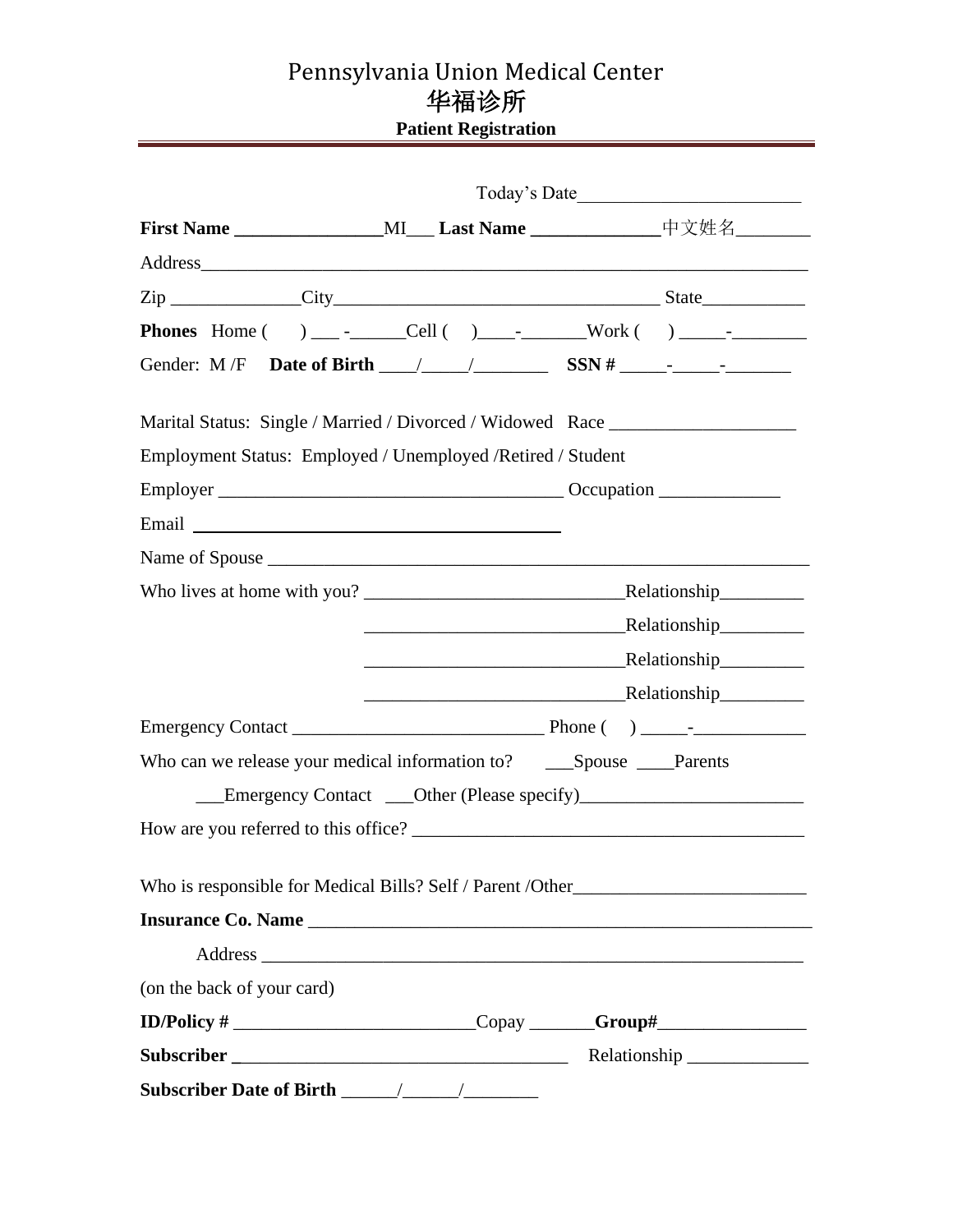Do you have other insurance coverage? Yes/No If yes, please specify:

| Insurance Co Name |           |
|-------------------|-----------|
| Address           |           |
| ID/Policy $#$     | Group $#$ |

#### **AUTHORIZATION ----- PLEASE READ BEFORE SIGNING**

To process my medical claims for payment, I hereby authorized Pennsylvania Union Medical Center, or their authorized agents, to release copies of my medical records and/or provided information regarding my physical or mental condition and treatment rendered to my insurance carrier and/or any agent acting on the insurance carrier's behalf. I understand that these records and/or information may include psychiatric/psychotherapy, mental health, HIV, and/or alcohol information or treatment records, and I authorize the release of such records and/or information to my insurance carrier and/or any agent acting on the insurance carrier's behalf.

I also authorize Pennsylvania Union Medical Center to release copies of my medical records to include the above mentioned records and/or information to my primary care, family, or other treating physicians.

I understand that if this is a worker's compensation claim that the insurance carrier may employ a rehabilitation or consulting firm to handle my case. I authorize release of the above mentioned records and/or information to the workmen's compensation insurance and/or rehabilitation or consulting firm.

I hereby assign to Pennsylvania Union Medical Center all payments for medical services rendered to me and/or my dependents, and I understand and agree that any services not covered by my insurance company are my responsibility to pay.

**ALL PROFESSIONAL SERVICES RENDERED ARE CHARGED TO THE PATIENT,**  NECESSARY FORMS WILL BE COMPLETED TO HELP EXPEDITE INSURANCE CARRIER PAYMENTS; HOWEVER, **THE PATIENT IS RESPONSIBLE FOR ALL FEES, REGARDLESS OF INSURANCE COVERAGE**. IT IS ALSO CUSTOMARY TO PAY FOR SERVICES WHEN RENDERED UNLESS OTHER ARRANGEMENTS HAVE BEEN MADE IN ADVANCE WITH OUR BUSINESS OFFICE.

#### **INSURANCE AUTHORIZATION AND ASSIGNMENT:**

Name of Policy Holder

I request that payment of authorized Medicare/Other Insurance company benefits be made either to me or on my behalf to Pennsylvania Union Medical Center for any services furnished me by that party who accepts assignment/Physician. Regulations pertaining to Medicare assignment of benefits apply. I authorize any holder of medical or other information about me to release to the Social Security Administration and CMS or its intermediaries or carriers any information needed for this or a related Medicare claim/other Insurance Company claim. I permit a copy of this authorization to be used in place of the original, and request payment of medical health insurance benefits either to myself or to the party who accepts assignment. I understand it is mandatory to notify the health care provider of any other party who may be responsible for paying for my treatment. (Section 112B of the Social Security Act and 31 U.S.C.3801-3812 provide penalties for withholding this information).

Signature of Patient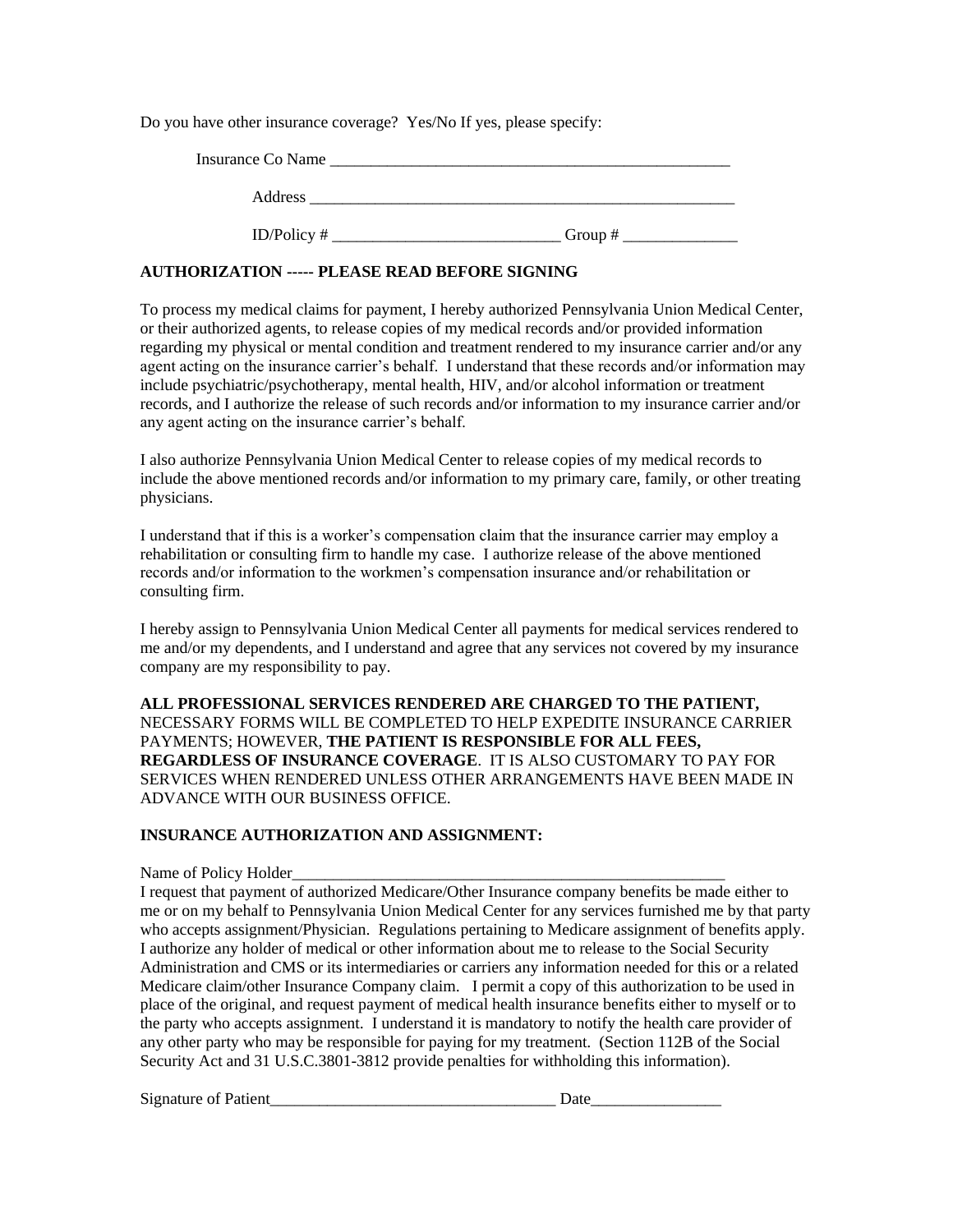# Pennsylvania Union Medical Center 华福诊所 **Patient Registration**

# **History Intake Form**

| Name                            | DOB                         | Sex<br>Date     |
|---------------------------------|-----------------------------|-----------------|
|                                 |                             |                 |
| Previous Physician              | Phone Number(               |                 |
| <b>Past Medical Illness</b>     | Hospitalizations/Surgeries: | Immunizations:  |
|                                 | Date:                       | Tetanus:        |
|                                 | Illness:                    | Rubella:        |
|                                 |                             | $\text{Hep B}:$ |
|                                 |                             | Other:          |
|                                 |                             |                 |
| <b>Current Medical Illness:</b> | <b>Current Medications:</b> | Allergies:      |
|                                 |                             |                 |
|                                 |                             |                 |
|                                 |                             |                 |
|                                 |                             |                 |
|                                 |                             |                 |
|                                 |                             |                 |

# **Family History**

|         | Age | Health | <b>Heart Dis</b> | High BP | Cancer | <b>Stroke</b> | <b>Diabetes</b> | Other |
|---------|-----|--------|------------------|---------|--------|---------------|-----------------|-------|
| Mother  |     |        |                  |         |        |               |                 |       |
| Father  |     |        |                  |         |        |               |                 |       |
| Sibling |     |        |                  |         |        |               |                 |       |
| Sibling |     |        |                  |         |        |               |                 |       |
| Sibling |     |        |                  |         |        |               |                 |       |
| Grand   |     |        |                  |         |        |               |                 |       |
| parents |     |        |                  |         |        |               |                 |       |

### **Children**

| Date of Birth | Gender | Name | <b>Medical Illness</b> |
|---------------|--------|------|------------------------|
|               |        |      |                        |
|               |        |      |                        |
|               |        |      |                        |

### **Social History**

| Employment               | Tobacco Use            | Caffeine Use |
|--------------------------|------------------------|--------------|
| <b>Sexual Preference</b> | Drug Use               | Diet         |
| <b>Marital Status</b>    | Alcohol Use            | Exercise     |
| Immigrant to US since    | <b>Education Level</b> | Religion     |